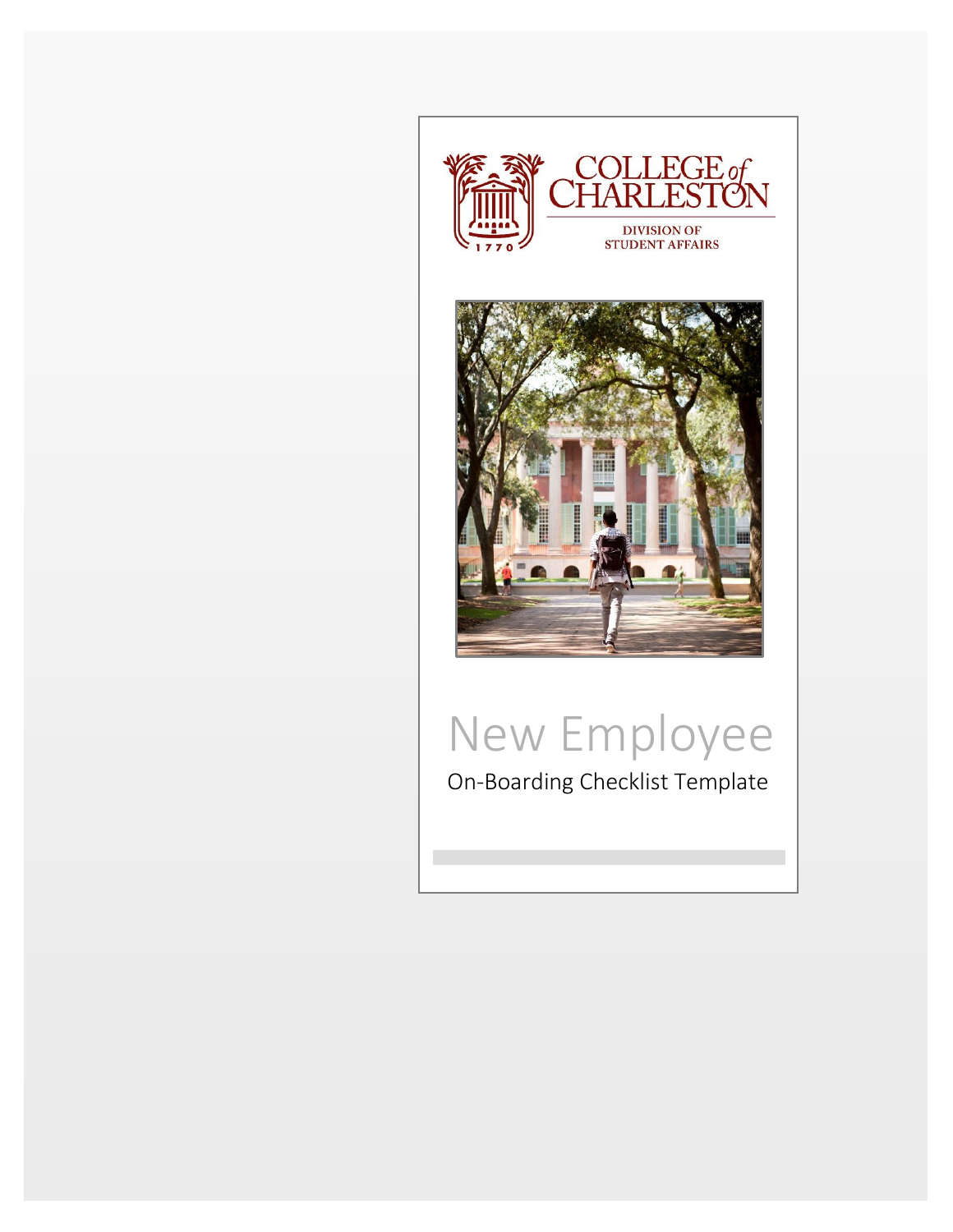## Overview:

Please use the following pages to create an individualized on-boarding checklist for new employees as an addendum to existing College on-boarding checklists provided by Human Resources (HR). The checklist should be used for all new employees in your department, regardless of whether they were previously employed in another department at the College or in another part of the Division of Student Affairs, as each department/office may have unique policies, procedures, or processes.

## **Instructions to Prepare Templates:**

The new employee's supervisor and the HR liaison should begin using the checklist before the start date. Review and modify the checklist so that it meets your department's needs and the new employee's individual developmental needs (not all items will apply to your department/position). Identify who is responsible for completing each Welcome Item and if there is a target date for completing those items. Place a check mark in the box next to each item once it is complete.

## **General Tips:**

- Modify individual items in order to match the language and procedures used in your department.  $\bullet$
- Review the checklist during regular check-ins to determine how your new employee is progressing. Edit the checklist as needed to meet the needs of the new employee and your department.
- Stay flexible. Sometimes, items are accomplished slightly later than expected. Use the checklist to • determine which high-priority items have not been accomplished by each milestone, and schedule accordingly.
- Both the new employee and supervisor should have a copy of the checklist to remain aware of what  $\bullet$ has been accomplished and what items are on the horizon.

Additional resources for on-boarding new employees can be found on the Division of Student Affairs website (<http://studentaffairs.cofc.edu/about/new-staff-information/>).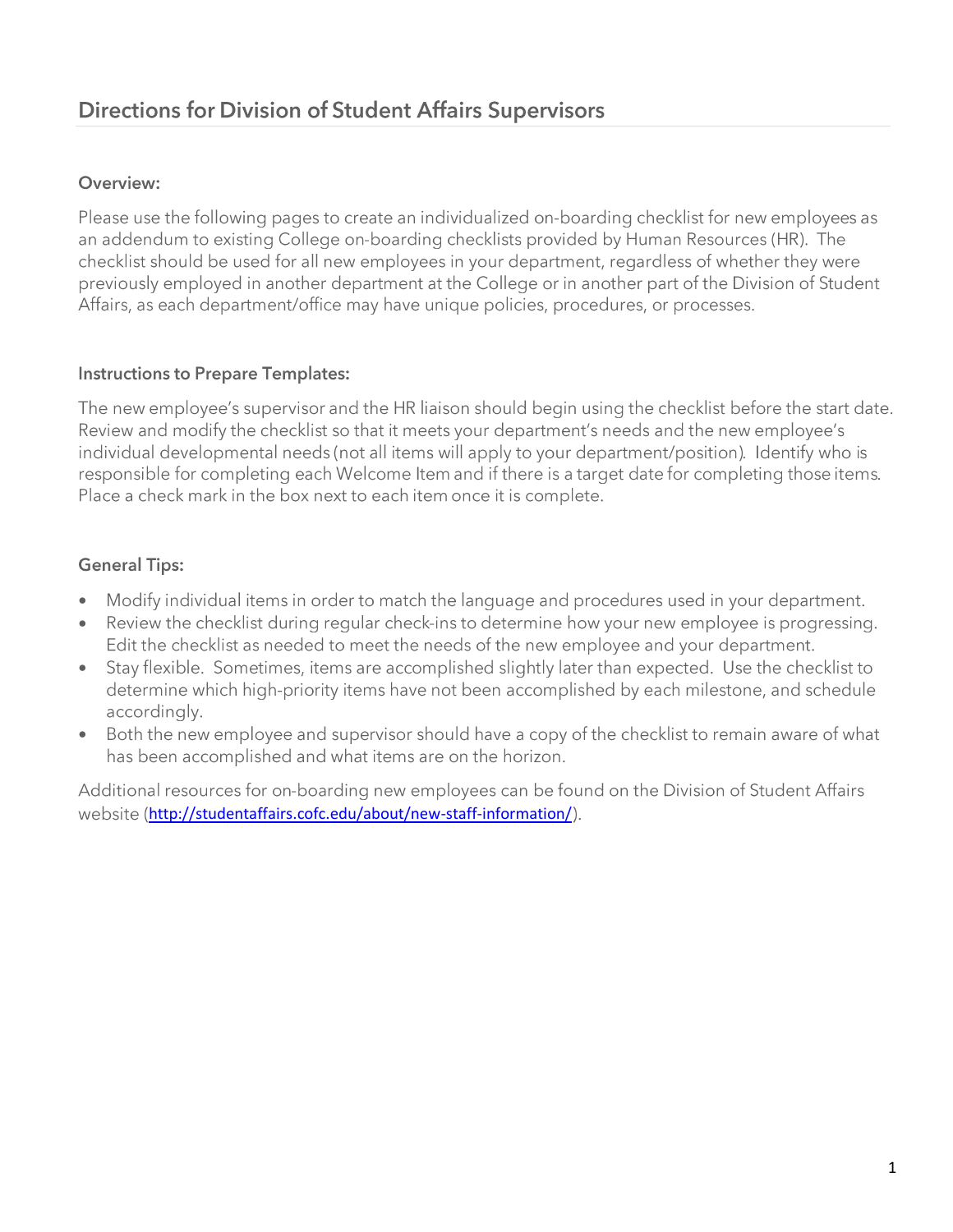| TIMELINE           | OFF MGR/DESIGNEE | DEPT. LIAISON  | SUPERVISOR/DESIGNE | <b>HR LIAISON</b> | <b>COMPLETION DATE</b><br>TARGET | COMPLETED | <b>WELCOME ITEM</b>                                                                                                                   | <b>DETAILS</b>                                                                                                    |
|--------------------|------------------|----------------|--------------------|-------------------|----------------------------------|-----------|---------------------------------------------------------------------------------------------------------------------------------------|-------------------------------------------------------------------------------------------------------------------|
|                    |                  |                | X                  |                   |                                  |           | Welcome                                                                                                                               | E-mails and/or calls from Supervisor                                                                              |
|                    |                  |                |                    | X                 |                                  |           | Welcome                                                                                                                               | E-mails and/or calls from HR Liaison(s)                                                                           |
|                    |                  |                |                    | X                 |                                  |           | Welcome                                                                                                                               | E-mails and/or calls from Dept. Liaison                                                                           |
|                    |                  |                |                    | X                 |                                  |           | <b>Schedule HR Orientation</b>                                                                                                        | Facilitate completion of employment<br>forms and benefits selection, and<br>orientation session/training; ID card |
|                    |                  |                |                    | X                 |                                  |           | PeopleAdmin access (if needed)                                                                                                        | Dee Cole, Human Resources (access will<br>be given automatically upon hire)                                       |
|                    |                  |                |                    | X                 |                                  |           | <b>Train MyCharleston</b>                                                                                                             | Should happen in technical orientation                                                                            |
|                    | X                |                |                    |                   |                                  |           | Request the person be added to appropriate<br>listserves (Division staff, Dept staff)                                                 |                                                                                                                   |
|                    | $\mathsf{X}$     |                |                    |                   |                                  |           | Confirm telephone #, name display and<br>voicemail set up                                                                             | Check with HelpDesk Telephone Services<br>(x3375); Voicemail set-up info is in<br>campus directory                |
|                    | $\mathsf{X}$     |                |                    |                   |                                  |           | Request access to any dept. shared<br>computer files and printers                                                                     | HelpDesk (x3375)                                                                                                  |
|                    | X                |                |                    |                   |                                  |           | Order Cell Phone (if authorized)                                                                                                      | Telephone Services (x3375) &<br>authorization form                                                                |
|                    | X                |                |                    |                   |                                  |           | Order IPad (if authorized)                                                                                                            | Apple in EProcure                                                                                                 |
|                    | $\mathsf X$      |                |                    |                   |                                  |           | Confirm e-mail has been activated                                                                                                     | HelpDesk sends email access (x3375)                                                                               |
|                    | $\mathsf X$      |                |                    |                   |                                  |           | Order door nameplates                                                                                                                 |                                                                                                                   |
| PRIOR TO FIRST DAY | $\mathsf X$      |                |                    |                   |                                  |           | Order name badge (to wear each day)                                                                                                   | All American Awards 843-884-7808                                                                                  |
|                    | $\mathsf X$      |                |                    |                   |                                  |           | Order business cards                                                                                                                  | EProcure - Business Cards Express                                                                                 |
|                    | X                |                |                    |                   |                                  |           | Organize workspace and supplies                                                                                                       |                                                                                                                   |
|                    | X                |                |                    |                   |                                  |           | Arrange for keys and alarm codes                                                                                                      | Building/Operations manager for your<br>building                                                                  |
|                    | X                |                |                    |                   |                                  |           | Provide a list/training for finding important<br>information on the CofC website (phone/e-<br>mail contacts, academic calendar, etc.) | www.cofc.edu                                                                                                      |
|                    | X                |                |                    |                   |                                  |           | Arrange for cleaning/organizing workspace                                                                                             |                                                                                                                   |
|                    | X                |                |                    |                   |                                  |           | Provide basic office supplies and explain<br>policies and procedures for access/ordering.                                             |                                                                                                                   |
|                    | $\boldsymbol{X}$ |                |                    |                   |                                  |           | Provide phone directory, set up phone,<br>training for call waiting, messaging,<br>voicemail                                          | Contact telephone services (x3375) for<br>advanced training if necessary                                          |
|                    |                  | X              |                    |                   |                                  |           | Prepare current employees for arrival of<br>new employees                                                                             |                                                                                                                   |
|                    |                  | X              |                    |                   |                                  |           | Plan time on first day to spend significant<br>portion of the day to help that person<br>transition                                   |                                                                                                                   |
|                    |                  | $\pmb{\times}$ |                    |                   |                                  |           | Pick up Student Affairs EVP Welcome<br>materials                                                                                      | Contact Susan Hartman                                                                                             |
|                    |                  |                | X                  |                   |                                  |           | Identify possible mentor outside of your<br>department who serves in similar role.                                                    | Contact AVP/EVP if need help identifying<br>appropriate staff to serve as mentor.                                 |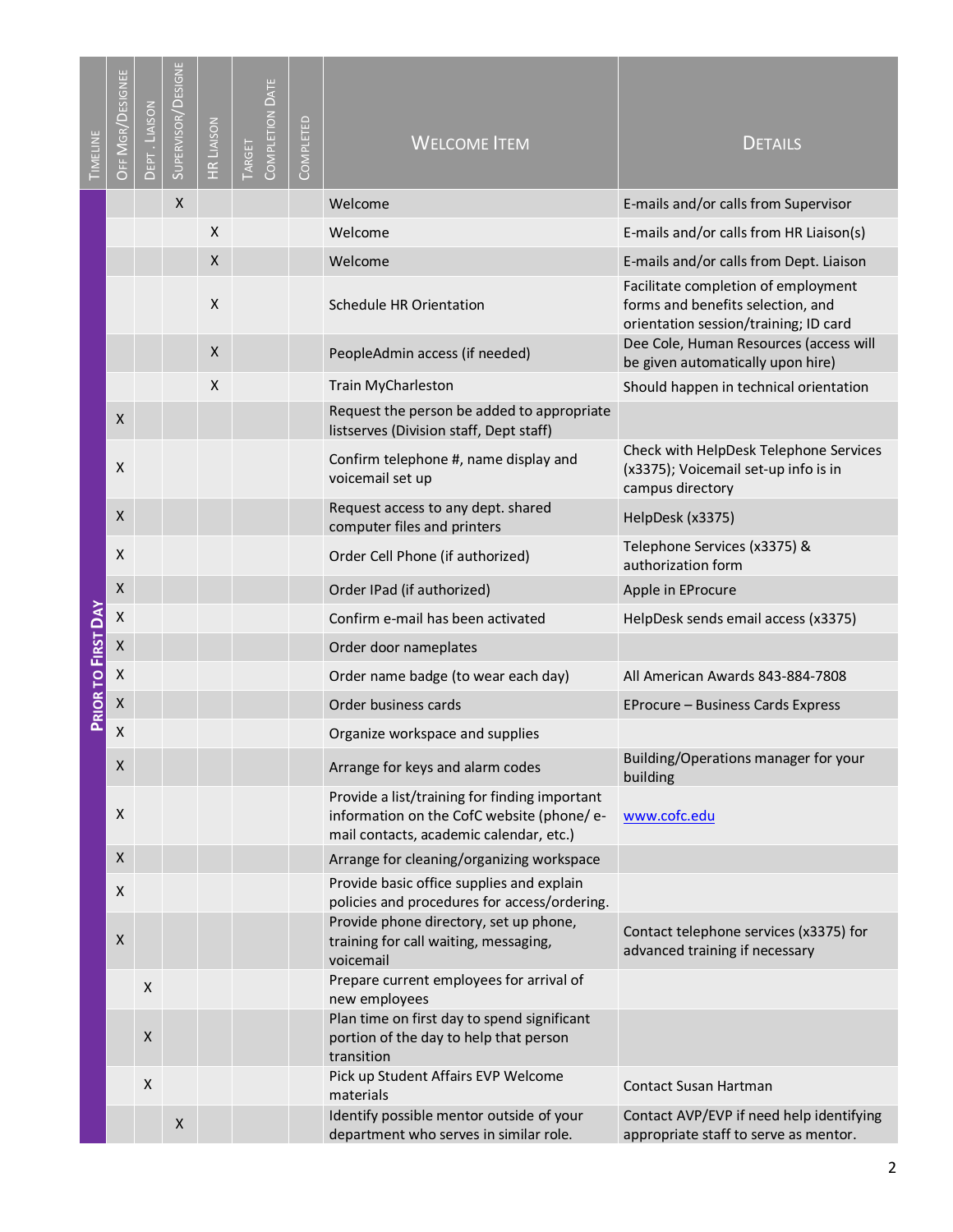| TIMELINE           | OFF MGR/DESIGNEE | DEPT. LIAISON | SUPERVISOR/DESIGNE | <b>HR LIAISON</b> | <b>COMPLETION DATE</b><br>TARGET | COMPLETED | <b>WELCOME ITEM</b>                                                                                                          | <b>DETAILS</b>                                                                                                                                                          |
|--------------------|------------------|---------------|--------------------|-------------------|----------------------------------|-----------|------------------------------------------------------------------------------------------------------------------------------|-------------------------------------------------------------------------------------------------------------------------------------------------------------------------|
|                    |                  |               | X                  |                   |                                  |           | Consider a small welcome gift for first day                                                                                  |                                                                                                                                                                         |
|                    |                  |               | X                  |                   |                                  |           | Consider methods for introducing to campus<br>community (receptions, drop ins, if<br>applicable                              |                                                                                                                                                                         |
|                    |                  |               | X                  |                   |                                  |           | Arrange lunch plans for the first few days                                                                                   |                                                                                                                                                                         |
|                    |                  |               | X                  |                   |                                  |           | Schedule more detailed Student Affairs tour<br>to meet other staff / department areas.                                       | Division's Social Comm. provides<br>supplemental info. Notify committee chair<br>of start date:<br>http://studentaffairs.cofc.edu/about/staff<br>-development/index.php |
|                    |                  |               | X                  |                   |                                  |           | Create a "to do" list for first few days                                                                                     |                                                                                                                                                                         |
|                    |                  |               | X                  |                   |                                  |           | Inspect computer station and make<br>recommendations, plan for domain access                                                 | Check with HelpDesk (x3375) for<br>software, etc.                                                                                                                       |
|                    |                  |               | X                  |                   |                                  |           | Determine which Banner systems will be<br>required and which access forms need to be<br>completed, authorized by AVP and EVP | Arrange for relevant training (some<br>tutorials are on Help and Training tab of<br>MyCharleston)                                                                       |
|                    |                  |               | X                  |                   |                                  |           | $\boldsymbol{u}$                                                                                                             | Finance - Matt Nichols (Budgeting/Payroll)<br><b>SSB Access Form and Index/FOP Form</b>                                                                                 |
|                    |                  |               | X                  |                   |                                  |           | $\mathbf{u}$                                                                                                                 | Finance - (Foundation - Tie Smith)                                                                                                                                      |
| PRIOR TO FIRST DAY |                  |               | X                  |                   |                                  |           | $\boldsymbol{u}$                                                                                                             | Cognos - Mary Person (Institutional<br>Research, Planning, and Information<br>Management)                                                                               |
|                    |                  |               | X                  |                   |                                  |           | $\mathbf{u}$                                                                                                                 | Student-Mary Bergstrom (Registrar)                                                                                                                                      |
|                    |                  |               | X                  |                   |                                  |           | $\boldsymbol{u}$                                                                                                             | BDMS - (IT)                                                                                                                                                             |
|                    |                  |               | X                  |                   |                                  |           | $\boldsymbol{\mathcal{U}}$                                                                                                   | Workflow $-$ (IT)                                                                                                                                                       |
|                    |                  |               | X                  |                   |                                  |           | $\mathbf{u}$                                                                                                                 | DegreeWorks- (Advising)                                                                                                                                                 |
|                    |                  |               | Χ                  |                   |                                  |           | $\boldsymbol{u}$                                                                                                             | OAKS (academic workflow)<br>(Teaching, Learning, Tech.)                                                                                                                 |
|                    |                  |               | X                  |                   |                                  |           | $\boldsymbol{\mathcal{U}}$                                                                                                   | People Admin - Dee Cole (HR)                                                                                                                                            |
|                    |                  |               | Χ                  |                   |                                  |           | $\boldsymbol{\mathcal{U}}$                                                                                                   | Cognos - Mary Person (Inst.<br>Research/Planning)                                                                                                                       |
|                    |                  |               | X                  |                   |                                  |           | $\boldsymbol{\mathcal{U}}$                                                                                                   | Student (Registrar)                                                                                                                                                     |
|                    |                  |               | X                  |                   |                                  |           | $\boldsymbol{\mathcal{U}}$                                                                                                   | Workflow - Sylvia Burwell (IT                                                                                                                                           |
|                    |                  |               | $\pmb{\mathsf{X}}$ |                   |                                  |           | $\boldsymbol{u}$                                                                                                             | PeopleAdmin - Dee Cole (Human<br>Resources (access will be provided<br>automatically upon hire)                                                                         |
|                    |                  |               | $\pmb{\mathsf{X}}$ |                   |                                  |           | $\mathbf{u}$                                                                                                                 | DegreeWorks - (Advising)                                                                                                                                                |
|                    |                  |               |                    |                   |                                  |           |                                                                                                                              |                                                                                                                                                                         |
|                    |                  |               |                    |                   |                                  |           |                                                                                                                              |                                                                                                                                                                         |
| <b>ADDL ITEMS</b>  |                  |               |                    |                   |                                  |           |                                                                                                                              |                                                                                                                                                                         |
|                    |                  |               |                    |                   |                                  |           |                                                                                                                              |                                                                                                                                                                         |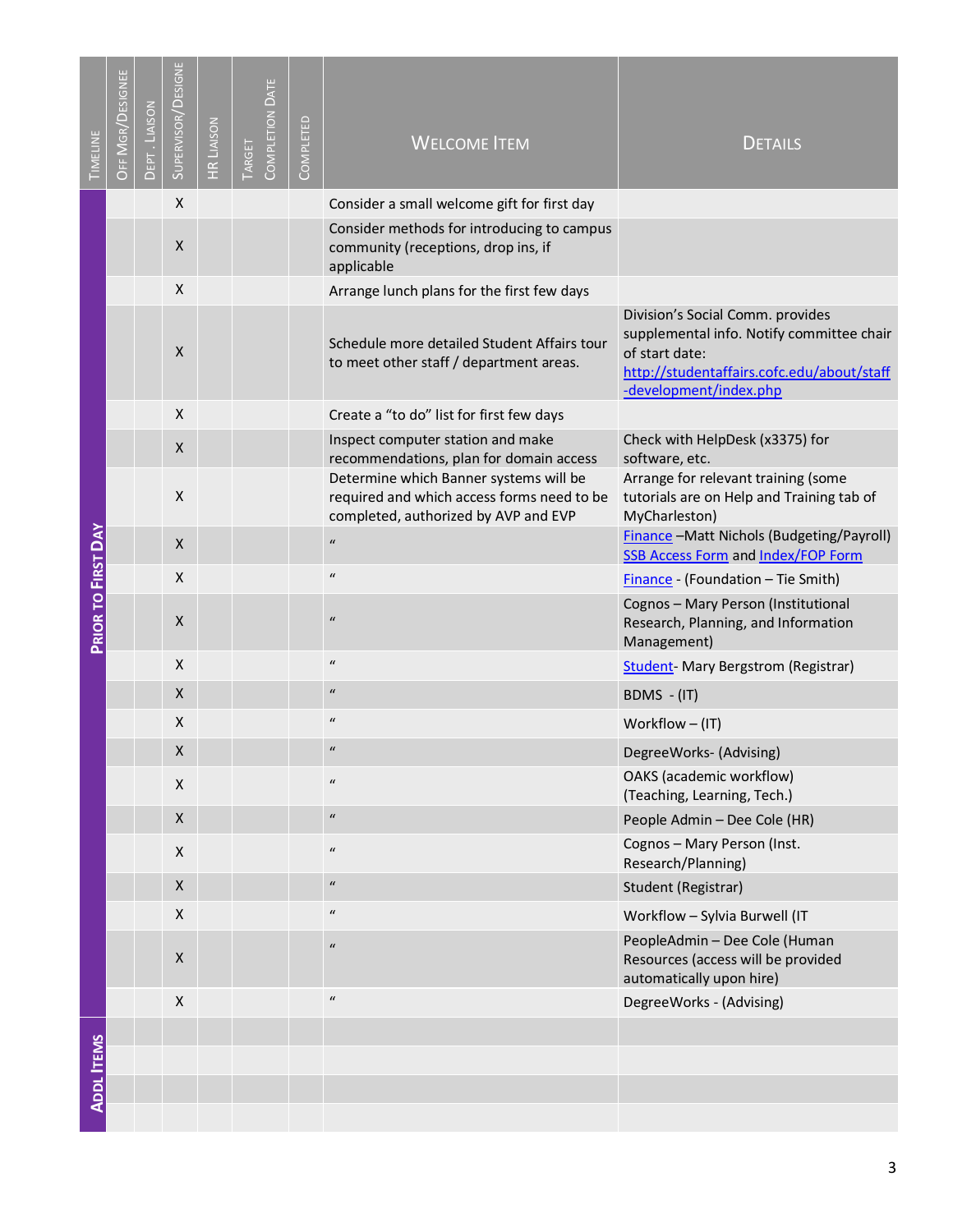| Provide reference materials (handbooks,<br>X<br>policy manuals, newsletter, directory, etc.)                                                             |                                                                                                                                                                                                                             |
|----------------------------------------------------------------------------------------------------------------------------------------------------------|-----------------------------------------------------------------------------------------------------------------------------------------------------------------------------------------------------------------------------|
| X<br>Explain tech support/helpdesk and training                                                                                                          |                                                                                                                                                                                                                             |
| X<br>Explain inter-office mail, e-mail and US mail                                                                                                       |                                                                                                                                                                                                                             |
| X<br>Review Outlook and Calendaring                                                                                                                      |                                                                                                                                                                                                                             |
| $\pmb{\mathsf{X}}$<br>Arrange for update of website                                                                                                      |                                                                                                                                                                                                                             |
| Provide parking information or a visit to<br>X<br><b>Parking Services</b>                                                                                | Application/assignment                                                                                                                                                                                                      |
| X<br>Plan a Tour of Office/Building Areas/Dept.                                                                                                          | Copy machine, supplies, equipment,<br>conference rooms, fire exits, coffee,<br>snacks, etc.                                                                                                                                 |
| Explain location and use of copiers,<br>X<br>scanners, networked printers, etc.                                                                          | Set-up networked printer access                                                                                                                                                                                             |
| X<br>Discuss computer file storage options                                                                                                               | Access to shared drives, if applicable                                                                                                                                                                                      |
| X<br>Discuss office filing systems and storage                                                                                                           |                                                                                                                                                                                                                             |
| X<br>Explain functions of others who work nearby Provide On-call list if applicable                                                                      |                                                                                                                                                                                                                             |
| X<br>Define environmental effects: Recycling                                                                                                             |                                                                                                                                                                                                                             |
| Give directions to cafeteria / local dining<br>$\pmb{\mathsf{X}}$<br>options                                                                             |                                                                                                                                                                                                                             |
| <b>WITHIN FIRST WEEK</b><br>Discuss break/lunch time schedules for<br>$\mathsf{x}$<br>area offices and main desk coverage or<br>check-in                 |                                                                                                                                                                                                                             |
| Provide a telephone/email directory for<br>$\mathsf X$<br>outside contacts.                                                                              |                                                                                                                                                                                                                             |
| If requested, provide, information about<br>Χ<br>life issues (housing, banking, DMV,<br>daycare, fitness)                                                |                                                                                                                                                                                                                             |
| Share helpful webpage resources (division,<br>department, directory, site index, calendars,<br>X<br>cultural passport, off-campus email access,<br>etc.  | http://studentaffairs.cofc.edu/<br>http://cofc.edu/directory/<br>http://cofc.edu/siteindex/<br>http://registrar.cofc.edu/calendars/<br>http://culturalpassport.cofc.edu/<br>http://it.cofc.edu/network/remote/index.<br>php |
| Provide training for basic office questions,<br>$\mathsf X$<br>procedures (answering phones, FAQs, etc.)                                                 |                                                                                                                                                                                                                             |
| Review departmental mission and goals<br>X<br>and where employee's position fits into<br>department                                                      |                                                                                                                                                                                                                             |
| X<br>Schedule recurring meetings with Supervisor                                                                                                         |                                                                                                                                                                                                                             |
| Provide an overview of the departmental<br>X<br>history and a division organizational chart<br>Inspect / recommend changes to office /<br>X<br>furniture | http://studentaffairs.cofc.edu/about/sa-<br>org-chart.php                                                                                                                                                                   |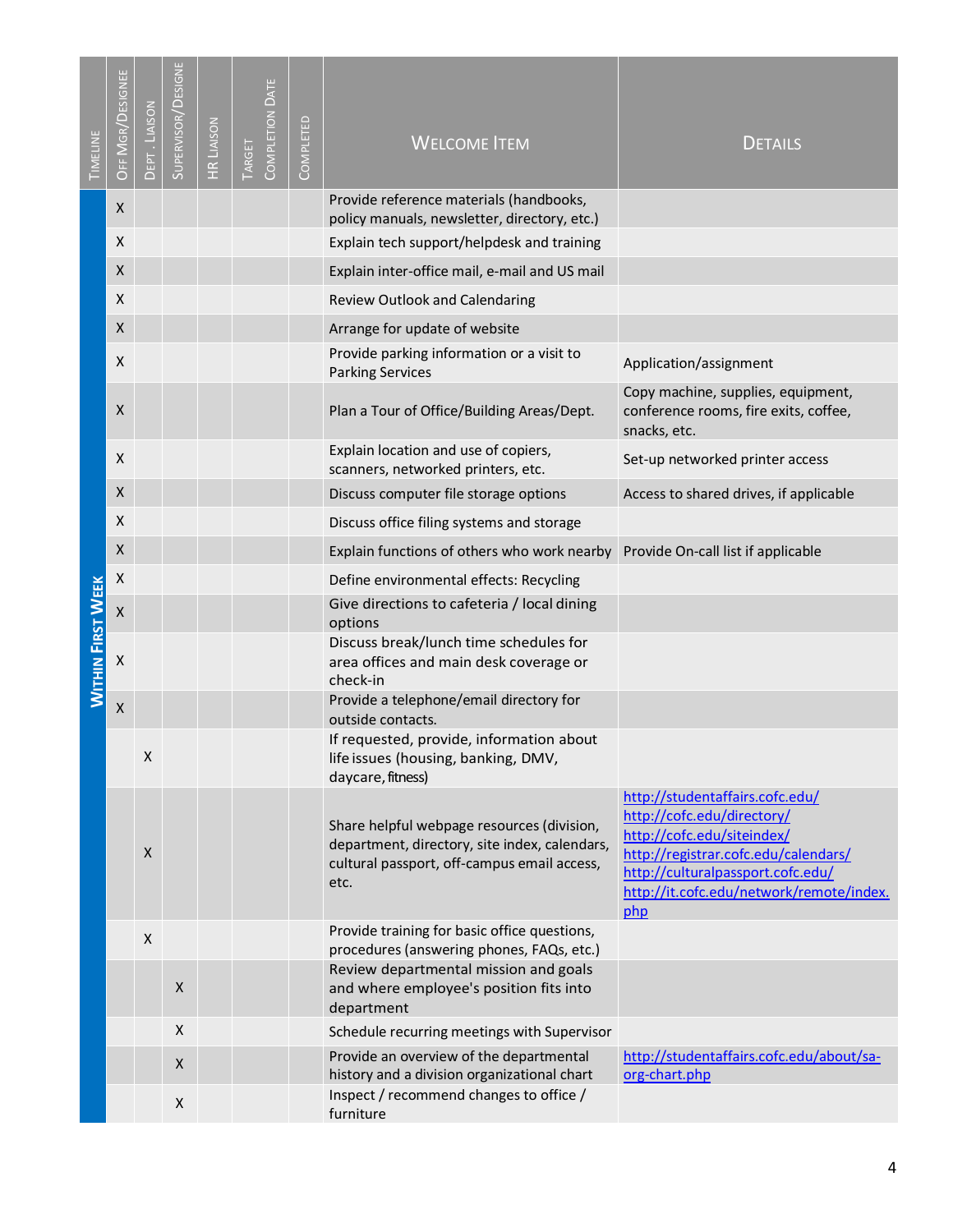| TIMELINE                 | OFF MGR/DESIGNEE | DEPT. LIAISON | SUPERVISOR/DESIGNE | <b>HR LIAISON</b> | <b>COMPLETION DATE</b><br>TARGET | COMPLETED | <b>WELCOME ITEM</b>                                                                                                                                                                                | <b>DETAILS</b>                                                                                                          |
|--------------------------|------------------|---------------|--------------------|-------------------|----------------------------------|-----------|----------------------------------------------------------------------------------------------------------------------------------------------------------------------------------------------------|-------------------------------------------------------------------------------------------------------------------------|
|                          |                  |               | X                  |                   |                                  |           | Training for Leave Approval/Time<br>Sheets/Leave Records                                                                                                                                           | Tutorial on my.cofc.edu employee tab<br>(bottom right column)                                                           |
|                          |                  |               |                    |                   |                                  |           | Explain expectations re: FLSA non-exempt                                                                                                                                                           |                                                                                                                         |
|                          |                  |               | X                  |                   |                                  |           | Explain how hours are recorded and process<br>of notification if employee is sick or plans<br>for leave                                                                                            |                                                                                                                         |
|                          |                  |               | $\pmb{\mathsf{X}}$ |                   |                                  |           | Explain any shared calendars or shared data<br>drives                                                                                                                                              |                                                                                                                         |
|                          |                  |               | X                  |                   |                                  |           | <b>Discuss Department Culture</b>                                                                                                                                                                  | Awareness of department meeting days,<br>work-load peak/down-times; flexible<br>scheduling, traditional work hours etc. |
|                          |                  |               | X                  |                   |                                  |           | Explain pertinent institutional policies for<br>FERPA, HIPPA, FLSA, etc.                                                                                                                           |                                                                                                                         |
| <b>WITHIN FIRST WEEK</b> |                  |               | X                  |                   |                                  |           | Post welcome message to division of<br>welcome with phone, e-mail information,<br>etc. Schedule necessary "get acquainted"<br>meetings with supervisors, peers, key<br>students, key players, etc. |                                                                                                                         |
|                          |                  |               | X                  |                   |                                  |           | Explain how much individual autonomy staff<br>members tend to have in making decisions<br>about particular issues                                                                                  |                                                                                                                         |
|                          |                  |               | X                  |                   |                                  |           | Explain faculty collaborations if relevant to<br>position                                                                                                                                          |                                                                                                                         |
|                          |                  |               | X                  |                   |                                  |           | Explain student organization(s) relevant to<br>position                                                                                                                                            |                                                                                                                         |
|                          |                  |               | X                  |                   |                                  |           | Provide profile of student body.                                                                                                                                                                   | <b>Admissions Quick Facts</b>                                                                                           |
|                          |                  |               | X                  |                   |                                  |           | Arrange meeting times with contacts in the<br>department within the first week                                                                                                                     |                                                                                                                         |
|                          |                  |               | X                  |                   |                                  |           | Discuss work styles and dress expectations                                                                                                                                                         |                                                                                                                         |
|                          |                  |               | $\pmb{\mathsf{X}}$ |                   |                                  |           | Explain safety and emergency procedures;<br>provide access to relevant<br>guidelines/training                                                                                                      |                                                                                                                         |
|                          |                  |               | X                  |                   |                                  |           | Explain role of student employees and/or<br>graduate assistants in department                                                                                                                      |                                                                                                                         |
|                          |                  |               |                    |                   |                                  |           |                                                                                                                                                                                                    |                                                                                                                         |
|                          |                  |               |                    |                   |                                  |           |                                                                                                                                                                                                    |                                                                                                                         |
|                          |                  |               |                    |                   |                                  |           |                                                                                                                                                                                                    |                                                                                                                         |
|                          |                  |               |                    |                   |                                  |           |                                                                                                                                                                                                    |                                                                                                                         |
| <b>ADDITIONAL ITEMS</b>  |                  |               |                    |                   |                                  |           |                                                                                                                                                                                                    |                                                                                                                         |
|                          |                  |               |                    |                   |                                  |           |                                                                                                                                                                                                    |                                                                                                                         |
|                          |                  |               |                    |                   |                                  |           |                                                                                                                                                                                                    |                                                                                                                         |
|                          |                  |               |                    |                   |                                  |           |                                                                                                                                                                                                    |                                                                                                                         |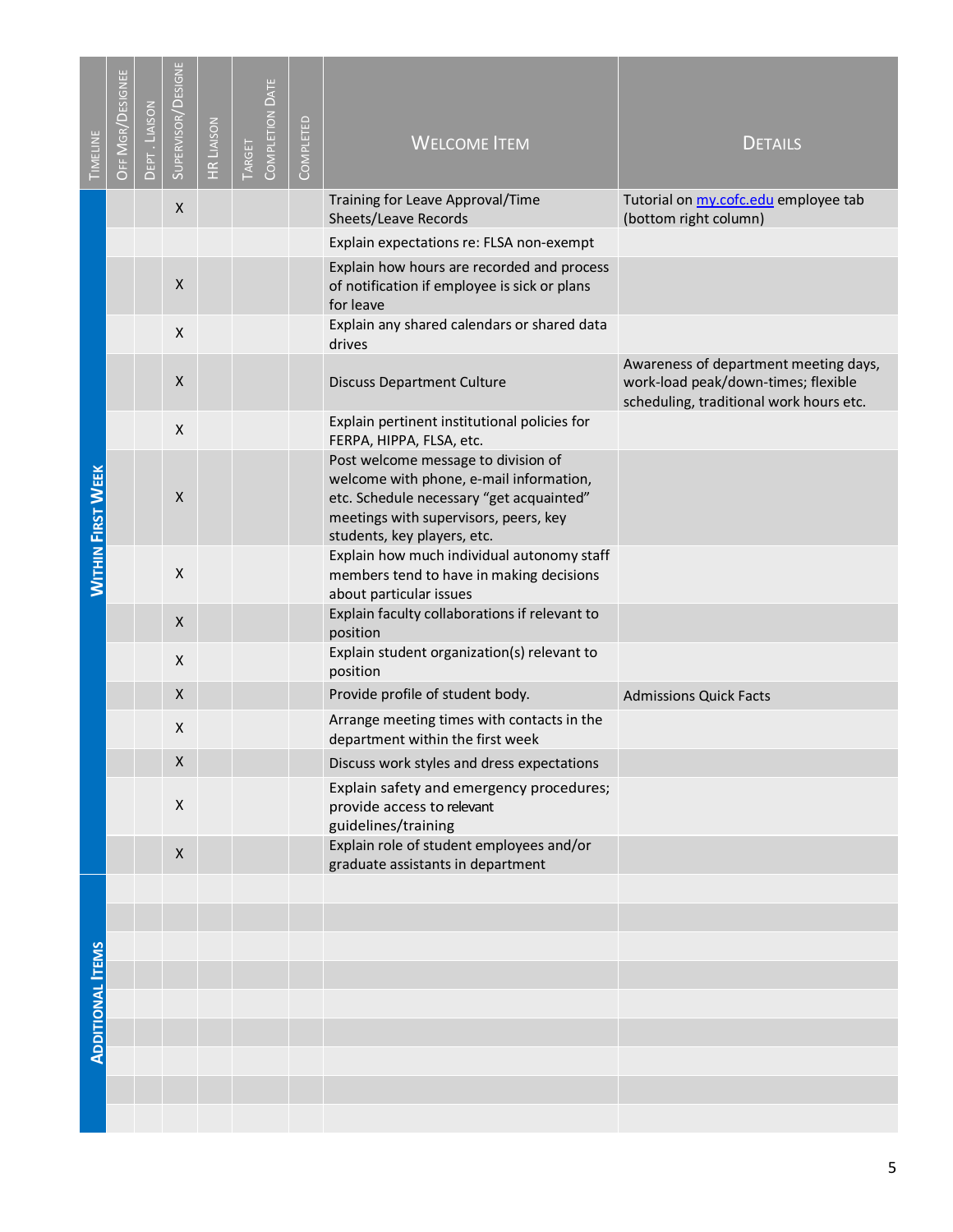| TIMELINE                  | OFF MGR/DESIGNEE   | DEPT. LIAISON      | SUPERVISOR/DESIGNE | <b>HR LIAISON</b> | <b>COMPLETION DATE</b><br>TARGET | COMPLETED | <b>WELCOME ITEM</b>                                                                                                                                      | <b>DETAILS</b>                                                                                        |
|---------------------------|--------------------|--------------------|--------------------|-------------------|----------------------------------|-----------|----------------------------------------------------------------------------------------------------------------------------------------------------------|-------------------------------------------------------------------------------------------------------|
|                           | $\pmb{\mathsf{X}}$ |                    |                    |                   |                                  |           | Explain institutional policies: accounting,<br>catering, reimbursements, travel, and                                                                     | Explain relevant indexes/accounts                                                                     |
|                           |                    |                    |                    |                   |                                  |           | relevant forms                                                                                                                                           |                                                                                                       |
|                           | X                  |                    |                    |                   |                                  |           | Provide information regarding institutional<br>transportation - rental of vehicles, golf,<br>carts, CARTA bus systems, parking                           |                                                                                                       |
|                           |                    | X                  |                    |                   |                                  |           | Encourage "visible division" and CofC spirit<br>wear                                                                                                     | Lands End, CofC Bookstore                                                                             |
|                           |                    | $\pmb{\mathsf{X}}$ |                    |                   |                                  |           | Explain parent/family involvement on<br>campus                                                                                                           |                                                                                                       |
|                           |                    | X                  |                    |                   |                                  |           | Inquire about hobbies and personal<br>interests to help make connections to<br>opportunities within the institution and<br>community for these interests |                                                                                                       |
|                           |                    | X                  |                    |                   |                                  |           | Review campus volunteer and local<br>community service opportunities                                                                                     |                                                                                                       |
|                           |                    | X                  |                    |                   |                                  |           | Describe opportunities and support for<br>affiliation with professional organizations                                                                    |                                                                                                       |
|                           |                    |                    | X                  |                   |                                  |           | Discuss on-going opportunities for technical<br>training and develop a plan if applicable                                                                |                                                                                                       |
|                           |                    |                    | X                  |                   |                                  |           | Explain performance review schedule                                                                                                                      |                                                                                                       |
|                           |                    |                    | X                  |                   |                                  |           | Arrange for Purchasing Card and schedule<br>training if authorized                                                                                       | Cheryl Drum (Procurement)                                                                             |
| <b>WITHIN FIRST MONTH</b> |                    |                    | X                  |                   |                                  |           | Arrange for Basics of Procurement Training                                                                                                               | <b>Purchasing &amp; Supply Manual</b><br>http://procurement.cofc.edu/procuremen<br>t-manual/index.php |
|                           |                    |                    | X                  |                   |                                  |           | List of employee's committee commitments                                                                                                                 |                                                                                                       |
|                           |                    |                    | Χ                  |                   |                                  |           | Arrange for intro at Board of Trustees<br>quarterly meeting for employee who is a<br>Director, Dean, Vice President                                      | Elizabeth Kassebaum (x5500)                                                                           |
|                           |                    |                    |                    |                   |                                  |           |                                                                                                                                                          |                                                                                                       |
|                           |                    |                    | X                  |                   |                                  |           | Explain job-related reports and forms<br>relevant to the position and applicable<br>deadlines                                                            |                                                                                                       |
|                           |                    |                    | X                  |                   |                                  |           | Explain performance appraisal process                                                                                                                    |                                                                                                       |
|                           |                    |                    | $\mathsf X$        |                   |                                  |           | Schedule time for goal setting and ongoing<br>supervision                                                                                                |                                                                                                       |
|                           |                    |                    | X                  |                   |                                  |           | Discuss town-gown issues relevant to<br>position                                                                                                         |                                                                                                       |
|                           |                    |                    | X                  |                   |                                  |           | Explain student involvement and campus<br>climate                                                                                                        |                                                                                                       |
|                           |                    |                    |                    |                   |                                  |           | Explain institutional and state governance<br>structure                                                                                                  |                                                                                                       |
|                           |                    |                    | X                  |                   |                                  |           | Review institution mission, division mission,<br>and values, goals, etc.                                                                                 |                                                                                                       |
|                           |                    |                    | X                  |                   |                                  |           | Review departmental mission and goals<br>and where employee's position fits into<br>department                                                           |                                                                                                       |